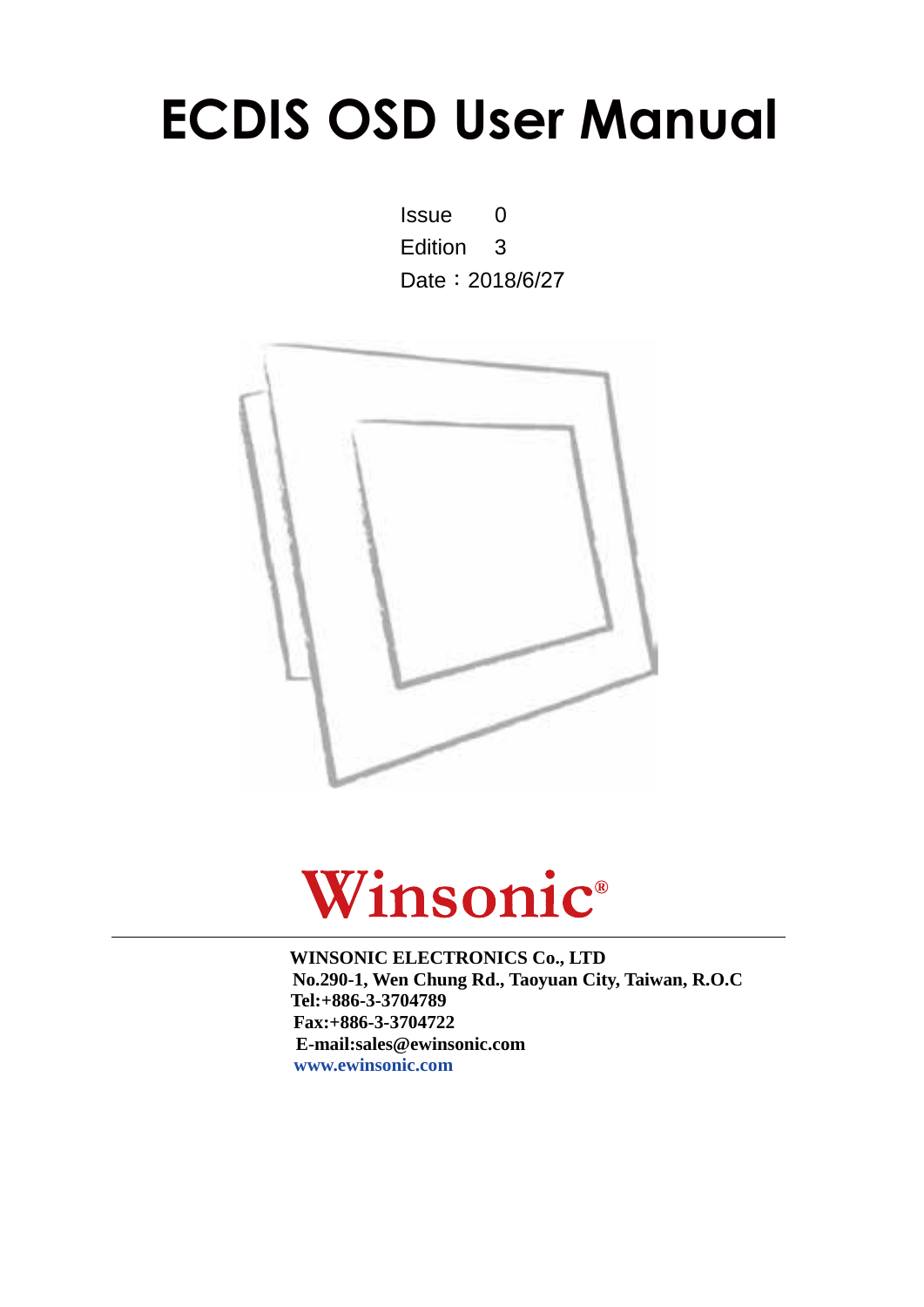# *1. License and Conditions*

**The contents of this document are protected under copyright and contain commercially and/or technically confidential information. The content of the document must not be used other than for the purpose for which its was provided nor may it be disclosed or copied (by authorized recipient or otherwise) without the prior written consent of an authorized officer of Winsonic Electronics Co., LTD.**

**All product or service names mentioned herein are trademarks of their respective owners.**

Winsonic Electronics Co., LTD. 2018

Winsonic Electronics Co., LTD. No.290-1, Wen Zhong Rd., Taoyuan City, Taoyuan County 33056, Taiwan (R.O.C.) Tel : 886-3-3704789 Fax : 886-3-3704722 Website: www.ewinsonic.com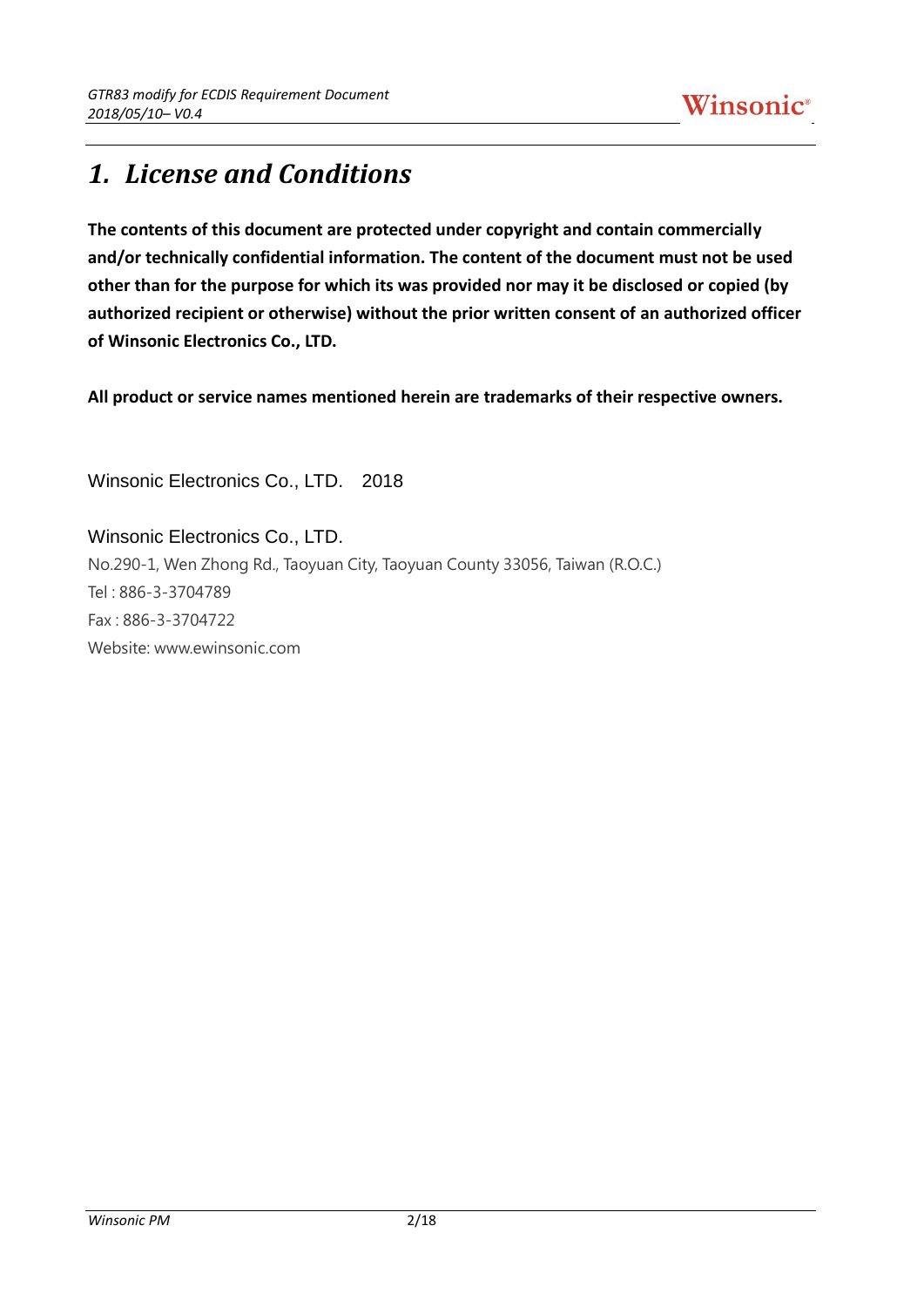

### 7.1 ECDIS mode/ Normal Mode Selection

Press Menu key and use ∇ & Δ key get into selection ECDIS or Normal Mode



- 7.2 At ECDIS mode allow ∇ & Δ key to adjust Backlight
- 7.3 At ECDIS mode all control by RS-232 remote control, compliance IEC 61162-1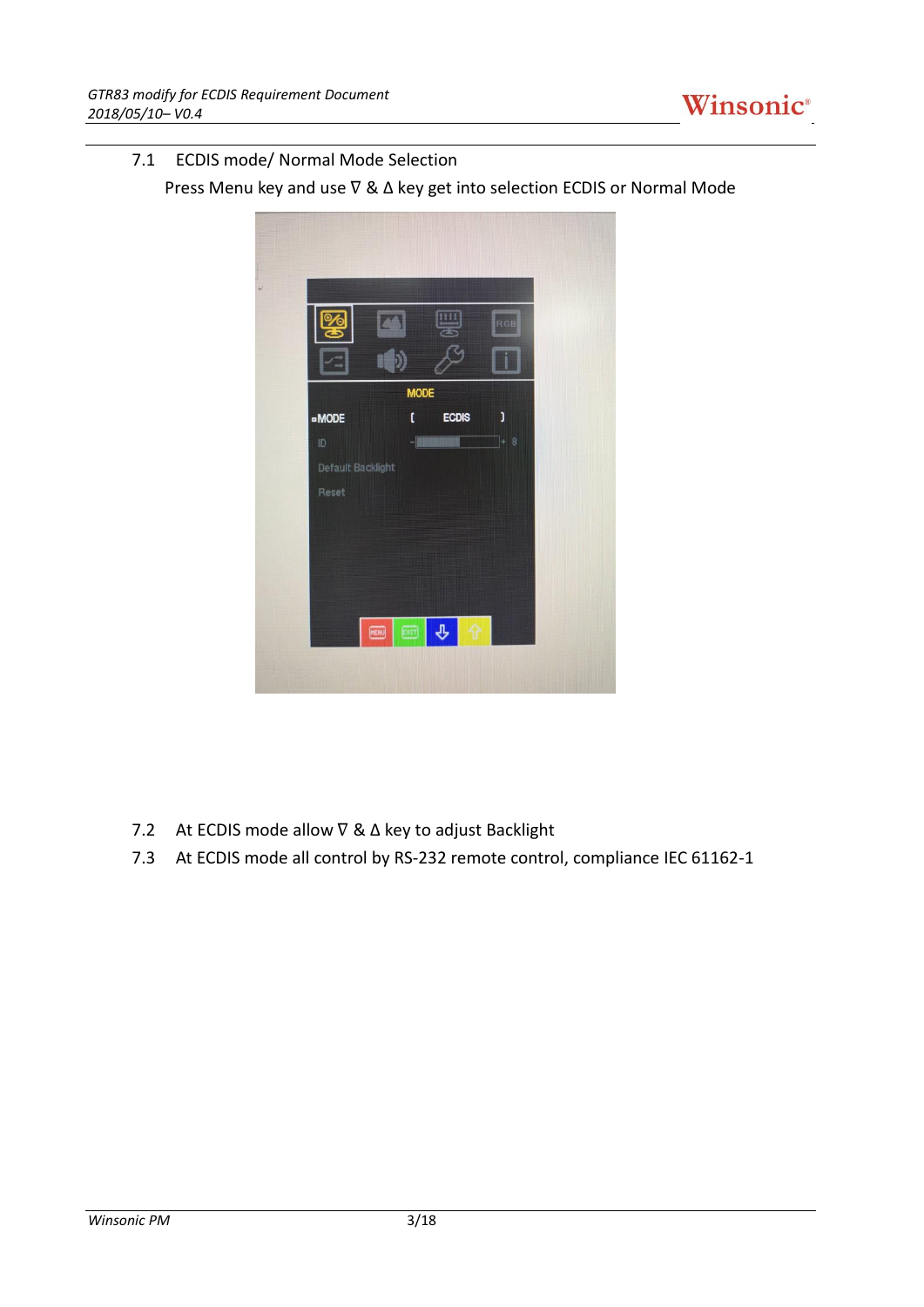- **8. Normal Mode:** Available to set up PCITURE / DISPLAY / COLOR / INPUT / AUDIO / OTHER
	- 8.1 Press Menu key and use  $\nabla$  &  $\Delta$  key get into selection PICTURE
	- 8.2 Press Menu key and use  $\nabla$  &  $\Delta$  key to adjust backlight / brightness / contrast / sharpness



- 8.3 Press Menu key and use  $\nabla$  &  $\Delta$  key get into selection DISPLAY
- 8.4 Press Menu key and use  $\nabla$  &  $\Delta$  key to adjust Auto Adjustment / H. Position / V. Position / Pixel Clock / Phase

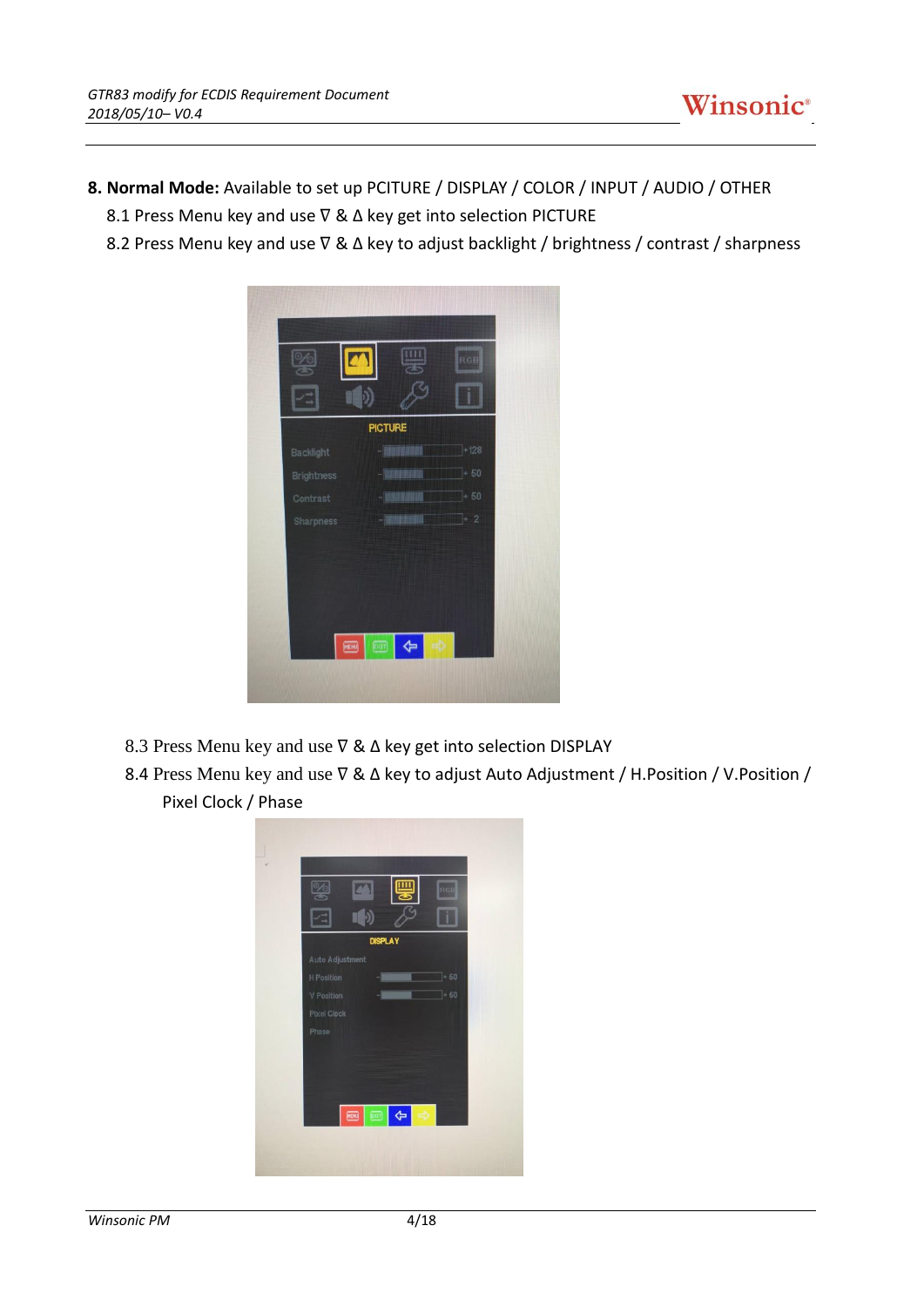

8.5 Press Menu key and use  $\nabla$  &  $\Delta$  key get into selection COLOR

8.6 Press Menu key and use  $\nabla$  &  $\Delta$  key to adjust Gamma / Color Temp



8.7 Press Menu key and use  $\nabla$  &  $\Delta$  key get into selection INPUT 8.8 Press Menu key and use  $\nabla$  &  $\Delta$  key to adjust VGA / HDMI /DP

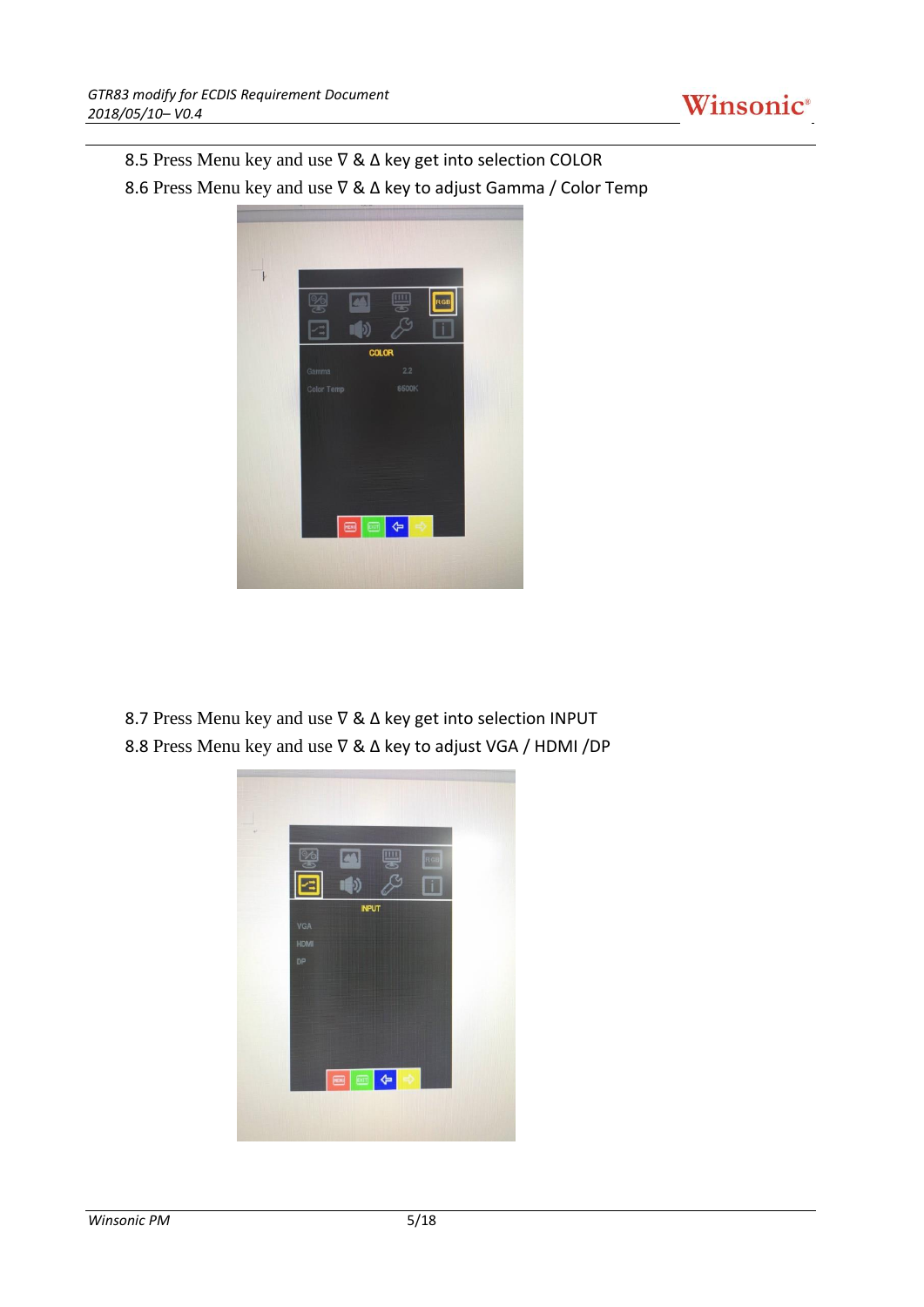![](_page_5_Picture_1.jpeg)

- 8.7 Press Menu key and use  $\nabla$  &  $\Delta$  key get into selection AUDIO
- 8.8 Press Menu key and use  $\nabla$  &  $\Delta$  key to adjust Volume / Mute / Stand along / Audio Source / Sound Mode

![](_page_5_Picture_4.jpeg)

- 8.7 Press Menu key and use  $\nabla$  &  $\Delta$  key get into selection OTHER
- 8.8 Press Menu key and use  $\nabla$  &  $\Delta$  key to adjust Menu Time / OSD H.Position / V.Position / Language / Transparency / Rotate

![](_page_5_Picture_7.jpeg)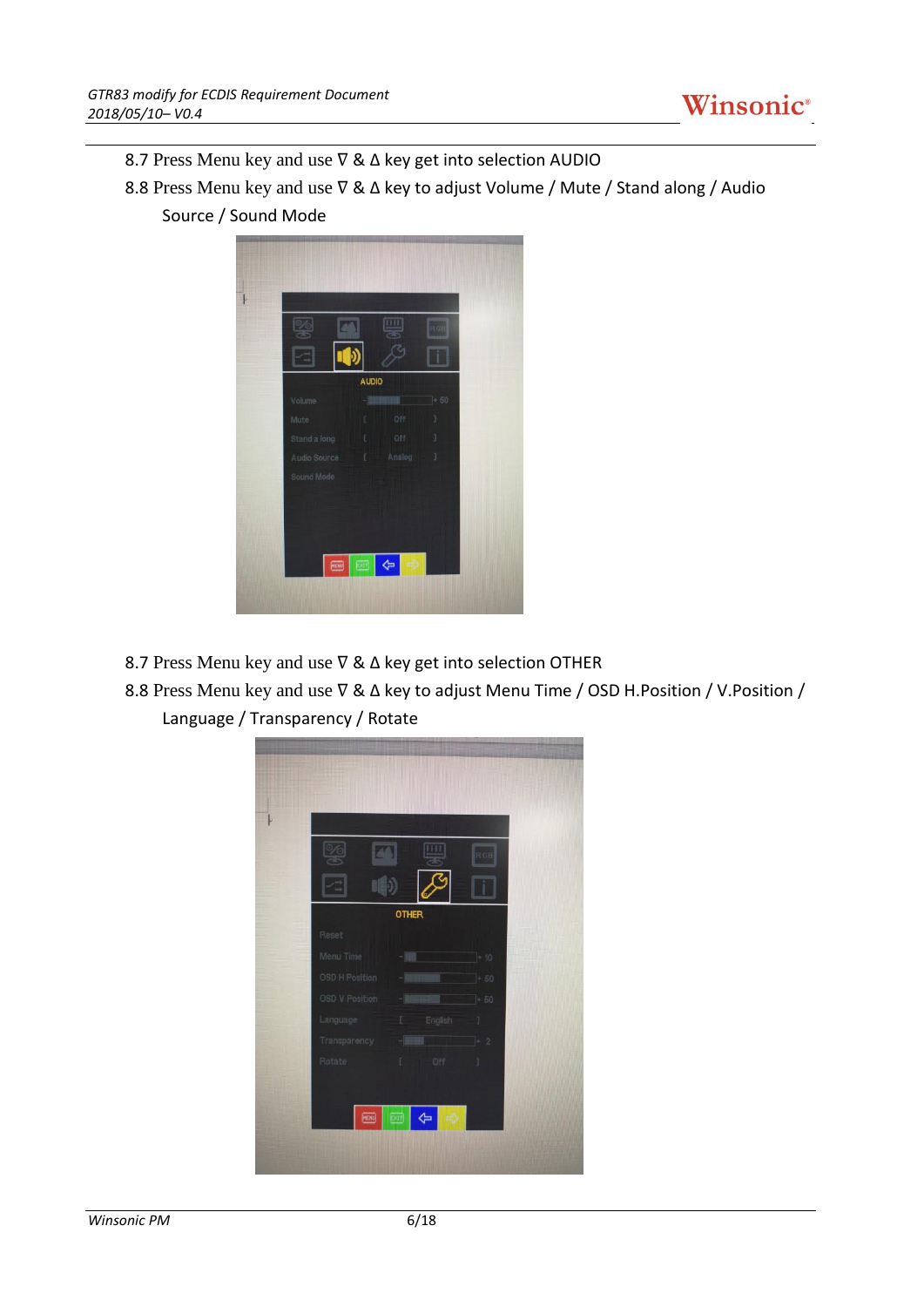### **1.1.1. ECDIS LED**

Select OSD Normal Mode, ECDIS LED OFF Select ECDIS mode, ECDIS LED ON .

### **1.1.2. Backlight LED**

Select OSD Normal Mode Backlight LED OFF, Select ECDIS mode while using  $\nabla \& \Delta$  key, Backlight LED ON.

### **1.1.3. Backlight default**

DDC Command list Backlight (Reset) ECDIS Backlight back to default value 100nits

### **1.1.4. RS232 communication format**

RS232 Follow ICE 61162-1 communication protocol format

### *UART Software Configuration*

### **Date Rate**

The date rate has been set at 9600 bits/second for data transmission and receive.

### **Data Format**

Data shall be transmitted with no parity, 8 data bits, 1 start bit, and 1 stop bit.

### *UART Command Format*

The basic message format is listed below:

| Byte # | 0           | ÷    | -                | ∽<br>ٮ |                  | ٮ   |              | etc         | ь            |
|--------|-------------|------|------------------|--------|------------------|-----|--------------|-------------|--------------|
|        | <b>ATTN</b> | ADDR | CMD <sub>0</sub> | CMD1   | CMD <sub>2</sub> | LEN | <b>IHCHK</b> | <b>DATA</b> | <b>IDCHK</b> |

The minimal message size is 7 bytes, and the maximal message size is 82 bytes, consistent with 61162-1.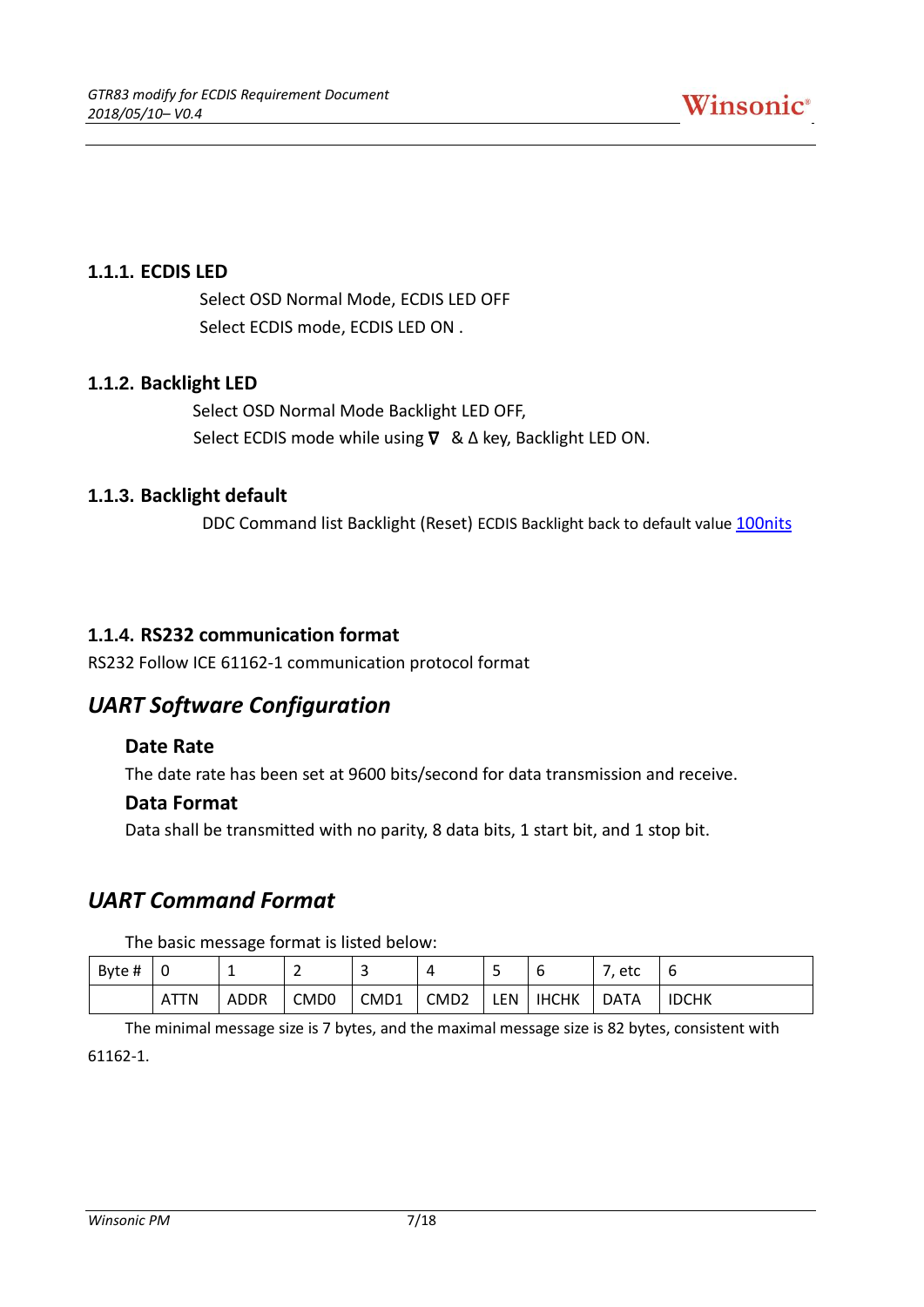### *Command Format Description*

### **ATTN (Attention)**

This byte is used to identify a start of message, and it can be one of three values:

| ATTN | <b>Description</b>                            |
|------|-----------------------------------------------|
| 0x07 | Command, also known as ASCII BELL             |
| 0x06 | Acknowledge, also known as ASCII ACK          |
| 0x15 | Negative Acknowledge, also known as ASCII NAK |

A device shall send a command using the 0x07 Attention Code.

The unit will respond to the command with either an ACK if the command completed successfully, or a NAK if the command failed.

## **ADDR (Address)**

This byte is used to specify a particular unit to receive a Command and to identify the unit responding (ACK or NAK) to a Command.

All units will support the broadcast address. The factory default address is 0.

| ADDR                 | <b>Description</b>                                           |
|----------------------|--------------------------------------------------------------|
| OxFF                 | Broadcast - Addressed to all units                           |
| $\vert$ 0x00 to 0x0F | Address of a specific unit, 0 to 15 (max of 16 units OSD ID) |

The Address field shall have the following values: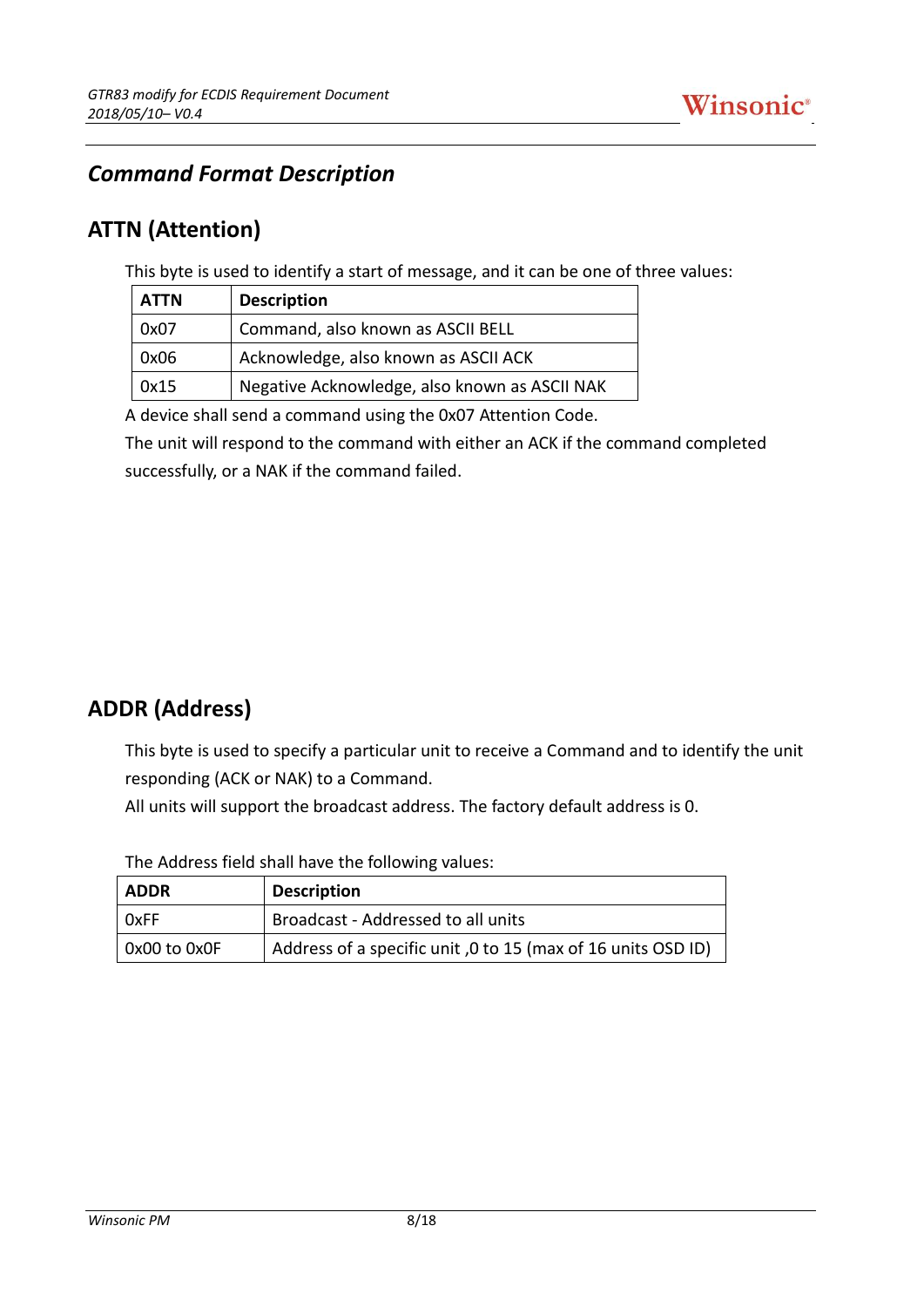# **CMD (Message Commands and Queries)**

| Byte 2 | <b>Byte</b> | Byte 4 | <b>ASCII</b> | Description                    | I/O |  |
|--------|-------------|--------|--------------|--------------------------------|-----|--|
|        | 3           |        |              |                                |     |  |
| 0x42   | 0x52        | 0x49   | "BRI"        | <b>User Backlight Control</b>  | W   |  |
| 0x42   | 0x52        | 0x54   | "BRT"        | User Brightness Control        | ₩   |  |
| 0x44   | 0x53        | 0x54   | $"$ DST $"$  | Display State                  | W   |  |
| 0x4D   | 0x43        | 0x43   | "MCC"        | OSD Control Functionality (*1) | R/W |  |
|        |             |        |              | with key global commands:      |     |  |
|        |             |        |              | "?" = Query OSD value          |     |  |
|        |             |        |              | "R" = Reset OSD value          |     |  |
|        |             |        |              | "r" = Reset OSD value          |     |  |
|        |             |        |              | "+" = Increase OSD value       |     |  |
|        |             |        |              | "-" = Decrease OSD value       |     |  |
| 0x4D   | 0x41        | 0x4E   | "MAN"        | Manufacturer ID Code           | R   |  |
| 0x53   | 0x4E        | 0x42   | "SNB"        | Serial Number Query            | R   |  |
| 0x54   | 0x59        | 0x50   | "TYP"        | Type/Model Number Query        | R   |  |
| 0x56   | 0x45        | 0x52   | "VER"        | Unit ID Model/Version Number   | R   |  |

The command can be one of the following values:

(\*1) "MCC" = The "MCC" command also features a Query "?" mode, "R" or "r" reset mode to factory

> default, increase +1 from current value "+" and decrease -1 from current value "-". Details and usage of these commands are available later in this manual.

# **LEN (Data Length)**

This single byte defines the length of DATA in the message in bytes. The maximal value for this field is 74 bytes, and the minimal value is 0 byte.

# **IHCHK (Inverse Header Checksum)**

This is a simple 8-bit checksum of the header data, message bytes 0 to 5 on which a bit-wise inversion has been performed. The checksum should be initialized to 0. The 8-bit sum (without carry) of bytes 0, 1, 2, 3, 4, 5, and 6 shall be 0xFF.

IHCHK = 0xFF – (ATT+ADD+CMD0+COM1+COM2+LEN), where only 8 bits are used. If a message checksum fails the controller will reply with the attention byte 0x15 and no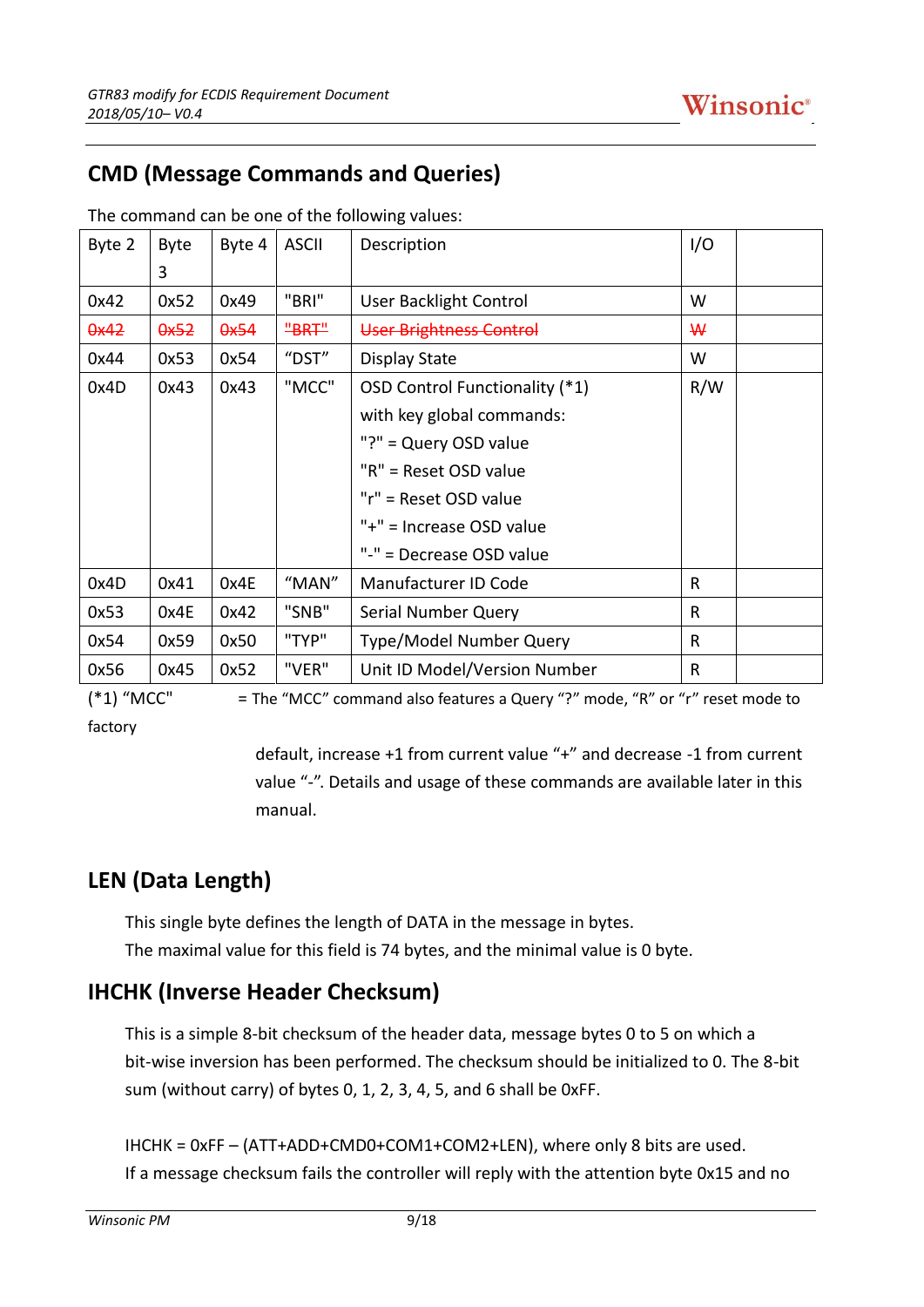![](_page_9_Picture_1.jpeg)

data bytes.

If a message is received with an incorrect checksum, the display will replay with the attention code set to NAK and no data field. This does not apply to Broadcast messages in RS-485 mode, in which case there will be no reply.

### **DATA (Data Field)**

The data bytes will only be send if data length (LEN) is greater than 0. The data bytes are designated DAT0, DAT1, DAT2, etc.

## **IDCHK (Inverse Data Checksum)**

This byte will only be send if data length (LEN) is greater than 0. It is an 8 bit checksum of the

data bytes (bytes 7 to LEN+6) where a bit-wise inversion has been performed. The checksum

is initialised to 0. The 8 bit sum (without carry) of bytes 7 to LEN+7 is be 0xFF.

IDCHK = 0xFF – (DAT0+DAT1+DAT2+….), where only 8 bits are used

If a message checksum fails the controller will reply with the attention byte 0x15.

# *MESSAGE EXAMPLES*

The following examples are the typical messages used:

### **"BRI" (Backlight command)**

This command is used to change the Backlight of the Monitor.

Change Backlight from 40% to 60% on all controllers (default address setting):

|  |  |  | ATTN ADDR CMD0 CMD1 CMD2 LEN HCHK DATA DCHK                          |  |
|--|--|--|----------------------------------------------------------------------|--|
|  |  |  | $\vert$ 0x07   0xFF   0x42   0x52   0x59   0x01   0x0B   0x99   0x66 |  |

The Backlight data is one byte where 0x00 is min and 0xFF is max.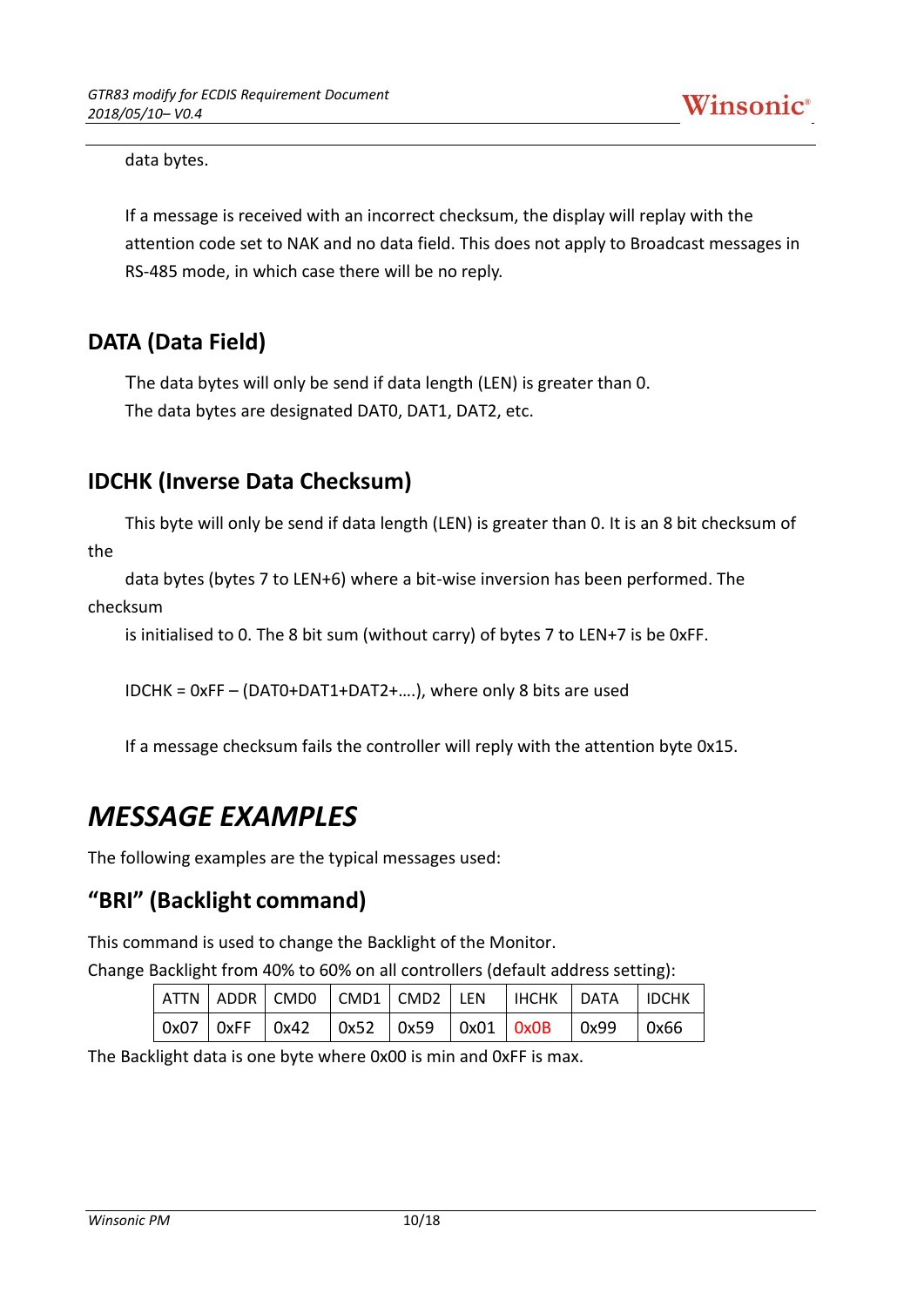![](_page_10_Picture_1.jpeg)

#### **Acknowledge (OK):**

|  |  |  |  | ATTN   ADDR   CMD0   CMD1   CMD2   LEN   IHCHK   DATA   IDCHK |  |
|--|--|--|--|---------------------------------------------------------------|--|
|  |  |  |  | 0x06   0xFF   0x42   0x52   0x59   0x01   0x0C   0x99   0x66  |  |

The controller returns the new Backlight data  $-$  in this case 0x99 = 60%.

#### **Acknowledge (error):**

|  |  |  | $\mid$ attn $\mid$ addr $\mid$ cmdo $\mid$ cmd $1$ $\mid$ cmd2 $\mid$ len $\mid$ ihchk $\mid$ data $\mid$ idchk      |  |
|--|--|--|----------------------------------------------------------------------------------------------------------------------|--|
|  |  |  | $\vert$ 0x15 $\vert$ 0xFF $\vert$ 0x42 $\vert$ 0x52 $\vert$ 0x59 $\vert$ 0x01 $\vert$ 0xFD $\vert$ 0x66 $\vert$ 0x99 |  |

The controller returns the new Backlight data  $-$  in this case 0x66 = 40%.

# **"BRT" (Brightness command )**

This command is used to change the brightness of the Monitor.

Change brightness from 40% to 60% on all controllers (default address setting):

|  |  |  |  | ATTN ADDR CMD0 CMD1 CMD2 LEN   IHCHK DATA IDCHK                                                                      |  |
|--|--|--|--|----------------------------------------------------------------------------------------------------------------------|--|
|  |  |  |  | $\vert$ 0x07 $\vert$ 0xFF $\vert$ 0x42 $\vert$ 0x52 $\vert$ 0x54 $\vert$ 0x01 $\vert$ 0x10 $\vert$ 0x99 $\vert$ 0x66 |  |

The brightness data is one byte where 0x00 is min and 0xFF is max.

### **Acknowledge (OK):**

|  |  |  | $\vert$ attn $\vert$ addr $\vert$ cmdo $\vert$ cmd1 $\vert$ cmd2 $\vert$ len $\vert$ ihchk $\vert$ data $\vert$ idchk |  |
|--|--|--|-----------------------------------------------------------------------------------------------------------------------|--|
|  |  |  | $\vert$ 0x06 $\vert$ 0xFF $\vert$ 0x42 $\vert$ 0x52 $\vert$ 0x54 $\vert$ 0x01 $\vert$ 0x11 $\vert$ 0x99 $\vert$ 0x66  |  |

The controller returns the new brightness data  $-$  in this case 0x99 = 60%.

### **Acknowledge (error):**

|  |  |  | $\vert$ attn $\vert$ addr $\vert$ cmdo $\vert$ cmd1 $\vert$ cmd2 $\vert$ len $\vert$ ihchk $\vert$ data $\vert$ idchk |  |
|--|--|--|-----------------------------------------------------------------------------------------------------------------------|--|
|  |  |  | $\vert$ 0x15 $\vert$ 0xFF $\vert$ 0x42 $\vert$ 0x52 $\vert$ 0x54 $\vert$ 0x01 $\vert$ 0x12 $\vert$ 0x66 $\vert$ 0x99  |  |

The controller returns the new brightness data  $-$  in this case 0x66 = 40%.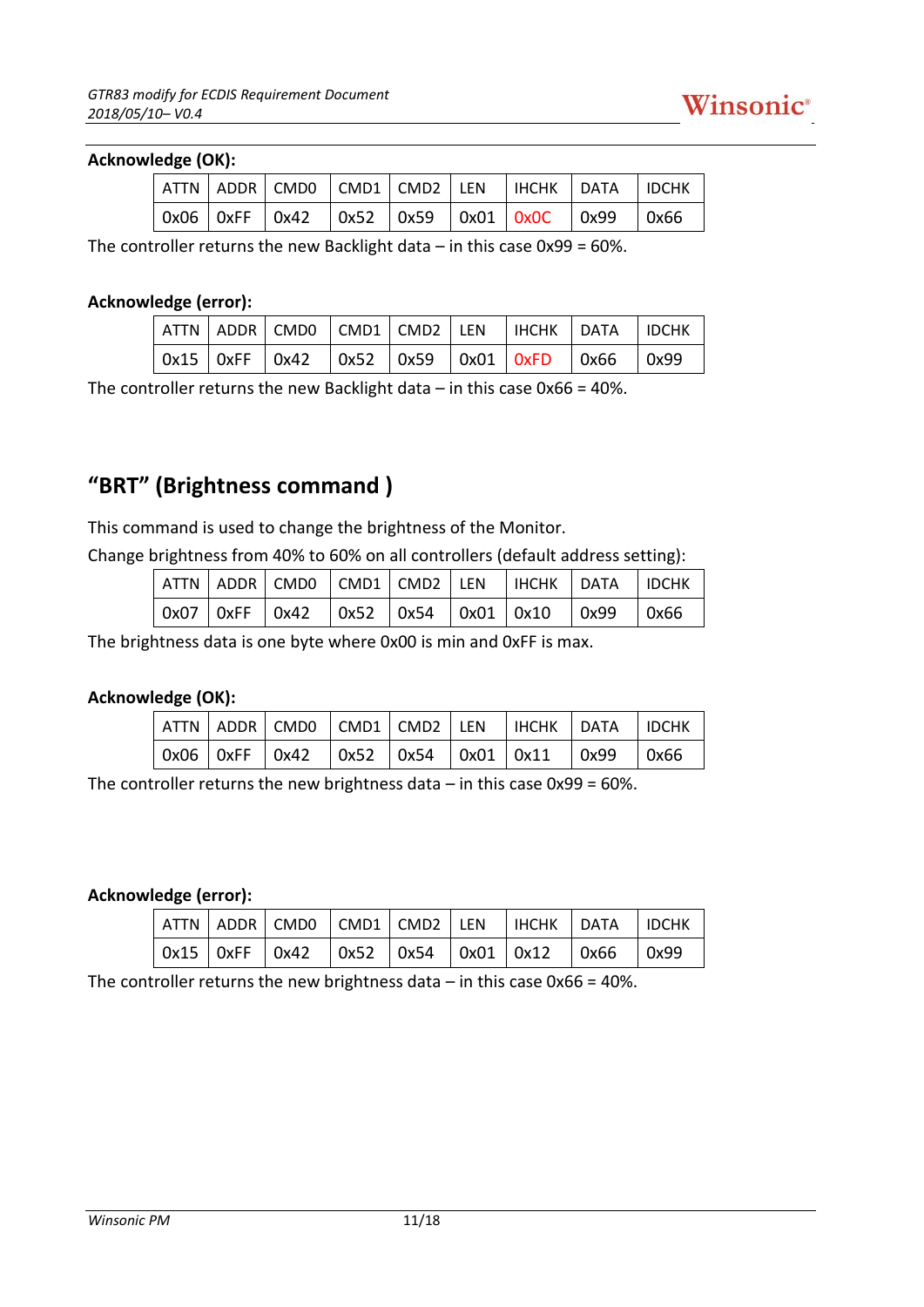# **"DST" (Display State)**

This command is sent to the unit to control the unit on/off or query the on/off state of the unit. LEN = one data byte.

| 0x00 | Turn the unit off                                                                          |
|------|--------------------------------------------------------------------------------------------|
|      | $OxFF$   Turn the unit on                                                                  |
|      | Ox3F   "?" - Query the state of the unit. The returned DATA field will indicate the state. |
|      | $0x00 =$ Unit is off. $0xFF =$ Unit is on.                                                 |

If the data checksum is valid, the unit will reply to this command with an ACK attention code. The DATA field will indicate the unit sate.

If an invalid data checksum was received and the message was not broadcast and RS-485, the unit will reply with a NAK attention code and the current state.

This command is used to Query Display State.

|  |  |  | ATTN ADDR CMD0 CMD1 CMD2 LEN   IHCHK   DATA   IDCHK                                                                  |  |
|--|--|--|----------------------------------------------------------------------------------------------------------------------|--|
|  |  |  | $\vert$ 0x07 $\vert$ 0xFF $\vert$ 0x44 $\vert$ 0x53 $\vert$ 0x54 $\vert$ 0x01 $\vert$ 0x0D $\vert$ 0x3F $\vert$ 0xC0 |  |

### **Acknowledge (OK):**

|  |  |  | $\vert$ attn $\vert$ addr $\vert$ cmdo $\vert$ cmd1 $\vert$ cmd2 $\vert$ len $\vert$ ihchk $\vert$ data $\vert$ idchk |  |
|--|--|--|-----------------------------------------------------------------------------------------------------------------------|--|
|  |  |  | $\vert$ 0x06 $\vert$ 0xFF $\vert$ 0x44 $\vert$ 0x53 $\vert$ 0x54 $\vert$ 0x01 $\vert$ 0x0E $\vert$ 0xFF $\vert$ 0x00  |  |

The controller returns the Query Display State– in this case 0xFF = unit is on

### **Acknowledge (OK):**

|  |  |  | ATTN ADDR CMD0 CMD1 CMD2 LEN HCHK DATA IDCHK                                                                         |  |
|--|--|--|----------------------------------------------------------------------------------------------------------------------|--|
|  |  |  | $\vert$ 0x06 $\vert$ 0xFF $\vert$ 0x44 $\vert$ 0x53 $\vert$ 0x54 $\vert$ 0x01 $\vert$ 0x0E $\vert$ 0x00 $\vert$ 0xFF |  |

The controller returns the Query Display State– in this case 0xFF = unit is off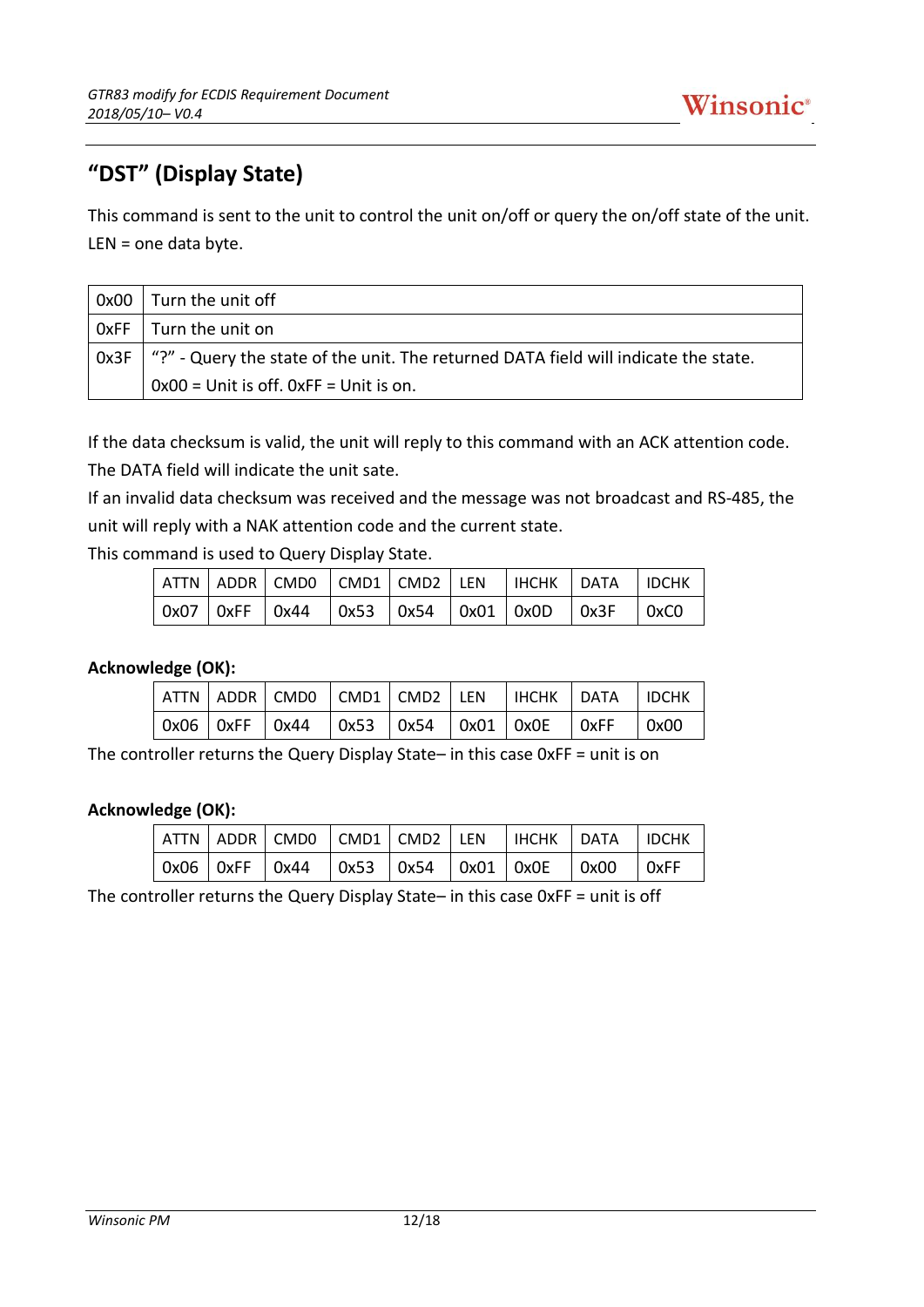# **"MCC" (OSD Control Functionality)**

This command gives remote access to the display OSD menu settings. The commands are transmitted in the DATA field. See the appendix for a complete list of OSD commands. For future products, it can not be guaranteed that all commands will still be available.

If the checksum is valid, the unit will reply to this command with an ACK attention code, where the data field contains the original command followed by acknowledge from the controller, as described in the appendix. If the checksum is invalid and the message was not broadcast and RS-485, the unit will reply to this command with a NAK attention code, where the data field contains the original command.

### **Examples:**

Command: 50% contrast

Contrast Control : 0x82

"a" / "A" definition is by default : 0x61/0x41

50% = 0x32 : 0x33 0x32 (50% = 0x32. In ASCII 32 will be: 0x33 0x32)

IDCHK : 0xFF – (0x82+0x41+0x33+0x32) = 0xD7

| l ATTN                    | ADDR   CMD0   CMD1   CMD2   LEN |                                                                  | I IHCHK I DATA |  |                    |  | <b>IDCHK</b> |      |
|---------------------------|---------------------------------|------------------------------------------------------------------|----------------|--|--------------------|--|--------------|------|
| $\vert$ 0x07 $\vert$ 0xFF | 0x4D                            | $\vert$ 0x43 $\vert$ 0x43 $\vert$ 0x04 $\vert$ 0x22 $\vert$ 0x82 |                |  | 0x41   0x33   0x32 |  |              | 0xD7 |

### **Acknowledge (OK):**

| <b>ATTN</b> | <b>ADDR</b> | CMD <sub>0</sub> | CMD <sub>1</sub> | CMD <sub>2</sub> | LEN  | IHCHK | <b>DATA</b> |      |      |      |      | IDCHK |      |
|-------------|-------------|------------------|------------------|------------------|------|-------|-------------|------|------|------|------|-------|------|
| 0x06        | 0xFF        | 0x4D             | 0x43             | 0x43             | 0x04 | 0x22  | 0x82        | 0x41 | 0x33 | 0x32 | 0x33 | 0x32  | 0x72 |

The controller returns the new Contrast data – in this case  $0x32 = 50\%$ .

| <b>MCC Command</b> | <b>Syntax and Functionality</b> |                                  | <b>ACK Details and Values</b> |
|--------------------|---------------------------------|----------------------------------|-------------------------------|
| <b>Brightness</b>  | Syntax:                         | 07 FF 4D 43 43 03 23 81 xx yy zz | Where $xx = "0"$ to "6"       |
| Control            | Examples:                       |                                  | Where $yy = "0"$ to "F"       |
|                    | Example "50"                    | 07 FF 4D 43 43 03 23 81 35 30 19 | Where $zz =$ Calculated       |
|                    | Query "?"                       | 07 FF 4D 43 43 02 24 81 3F 3F    | Checksum                      |
|                    | Reset "R"                       | 07 FF 4D 43 43 02 24 81 52 2C    | Max Range: "0" "0" to         |
|                    | Reset "r"                       | 07 FF 4D 43 43 02 24 81 72 OC    | "6" "4"                       |
|                    | Increase "+"                    | 07 FF 4D 43 43 02 24 81 2B 53    | Default: "3" "2"              |
|                    | Decrease "-"                    | 07 FF 4D 43 43 02 24 81 2D 51    | Note: If Value > 100          |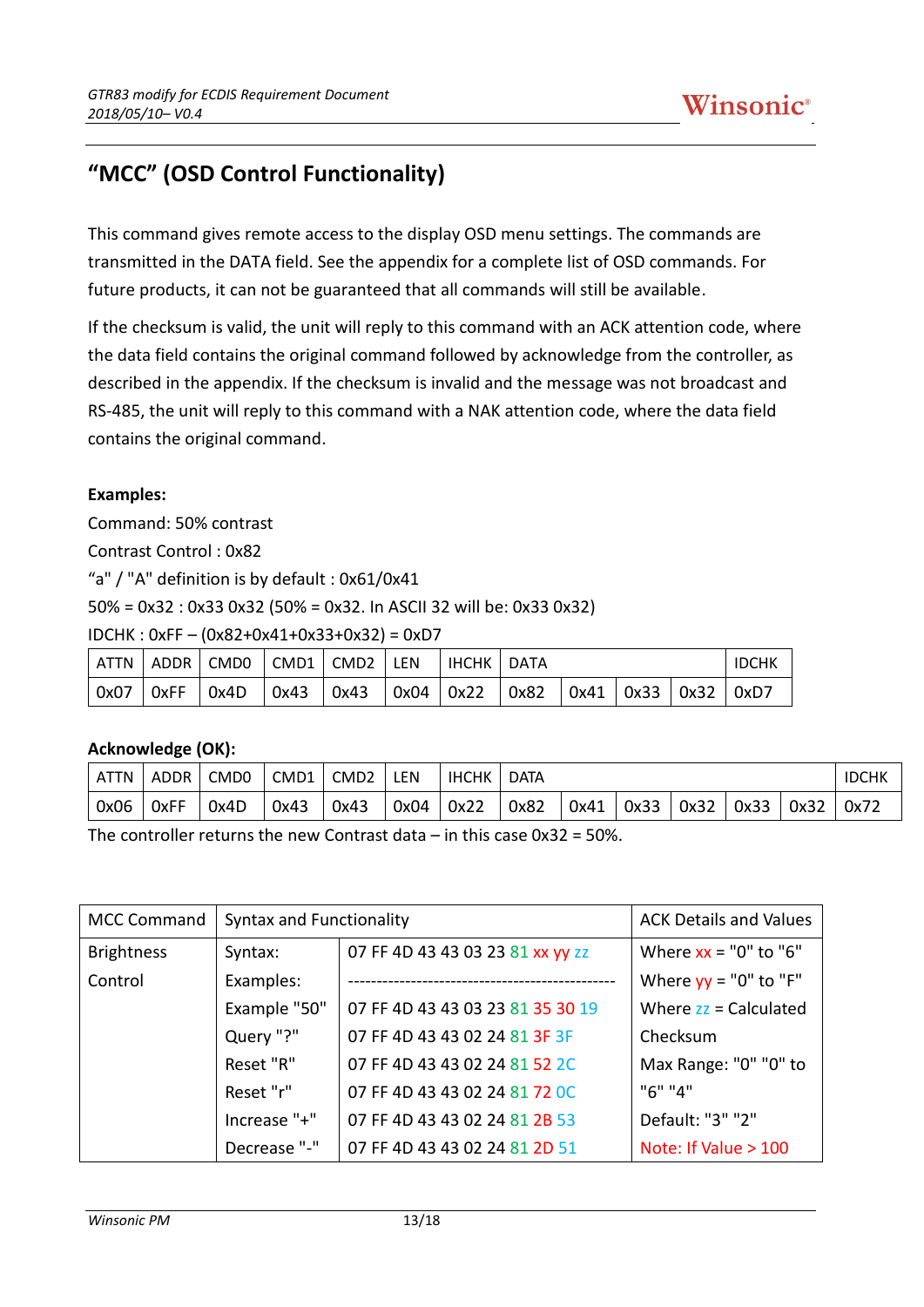|            |              |                                     | then                      |
|------------|--------------|-------------------------------------|---------------------------|
|            |              |                                     | Value=100                 |
| Contrast   | Syntax:      | 07 FF 4D 43 43 04 22 82 ww xx yy zz | Where $ww = "a"$ or       |
| Control    | Examples:    |                                     | "A"                       |
|            | Example      | 07 FF 4D 43 43 04 22 82 41 35 30 D7 | Where $xx = "0"$ to "6"   |
|            | "A50"        | 07 FF 4D 43 43 04 22 82 61 35 30 B7 | Where $yy = "0"$ to "F"   |
|            | Example      | 07 FF 4D 43 43 02 24 82 3F 3E       | Where $zz =$ Calculated   |
|            | "a50" Query  | 07 FF 4D 43 43 02 24 82 52 2B       | Checksum                  |
|            | ייךיי        | 07 FF 4D 43 43 02 24 82 72 0B       | Max Range: "0" "0" to     |
|            | Reset "R"    | 07 FF 4D 43 43 02 24 82 2B 52       | "6" "4"                   |
|            | Reset "r"    | 07 FF 4D 43 43 02 24 82 2D 50       | Default: "3" "2"          |
|            | Increase "+" |                                     | "a" / "A" definition is   |
|            | Decrease "-" |                                     | by default applicable     |
|            |              |                                     | to all signal inputs, not |
|            |              |                                     | only the one currently    |
|            |              |                                     | active.                   |
|            |              |                                     | Note: If Value > 100      |
|            |              |                                     | then                      |
|            |              |                                     | Value=100                 |
| Image -    | Syntax:      | 07 FF 4D 43 43 03 23 86 xx yy zz    | Where $xx = "0"$ to "6"   |
| H POSITION | Examples:    |                                     | Where $yy = "0"$ to "F"   |
|            | Example "50" | 07 FF 4D 43 43 03 23 86 35 30 14    | Where $zz =$ Calculated   |
|            | Query "?"    | 07 FF 4D 43 43 02 24 86 3F 3A       | Checksum                  |
|            | Reset "R"    | 07 FF 4D 43 43 02 24 86 52 27       | Max Range: "0" "0" to     |
|            | Reset "r"    | 07 FF 4D 43 43 02 24 86 72 07       | "6" "4"                   |
|            | Increase "+" | 07 FF 4D 43 43 02 24 86 2B 4E       | Default: "3" "2"          |
|            | Decrease "-" | 07 FF 4D 43 43 02 24 86 2D 4C       | If DVI mode: "?"          |
|            |              |                                     | Note: If Value > 100      |
|            |              |                                     | then                      |
|            |              |                                     | Value=100                 |
| Image -    | Syntax:      | 07 FF 4D 43 43 03 23 87 xx yy zz    | Where $xx = "0"$ to "6"   |
| V POSITION | Examples:    |                                     | Where $yy = "0"$ to "F"   |
|            | Example "50" | 07 FF 4D 43 43 03 23 87 35 30 13    | Where $zz =$ Calculated   |
|            | Query "?"    | 07 FF 4D 43 43 02 24 87 3F 39       | Checksum                  |
|            | Reset "R"    | 07 FF 4D 43 43 02 24 87 52 26       | Max Range: "0" "0" to     |
|            | Reset "r"    | 07 FF 4D 43 43 02 24 87 72 06       | "4" "4" (68)              |
|            | Increase "+" | 07 FF 4D 43 43 02 24 87 2B 4D       | Default: "2" "2"(34)      |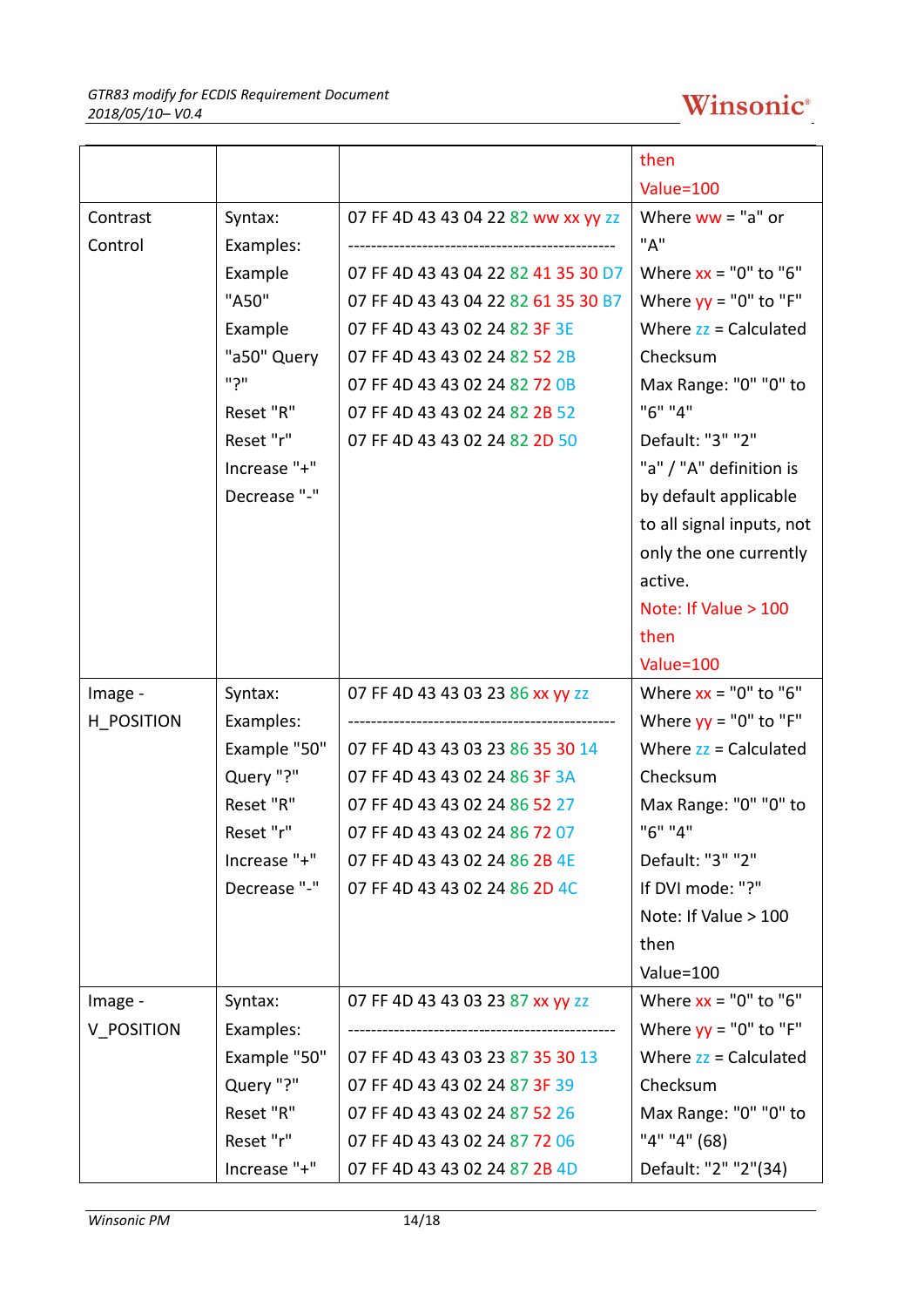# Winsonic<sup>®</sup>

|                | Decrease "-" | 07 FF 4D 43 43 02 24 87 2D 4B    | If DVI mode: "?"                   |
|----------------|--------------|----------------------------------|------------------------------------|
|                |              |                                  | Note: If Value > 100               |
|                |              |                                  | then Value=100                     |
| OSD-H.Position | Syntax:      | 07 FF 4D 43 43 03 23 90 xx yy zz | Where $xx = "0"$ to "6"            |
|                | Examples:    |                                  | Where $yy = "0"$ to "F"            |
|                | Example "50" | 07 FF 4D 43 43 03 23 90 35 30 0A | Where $zz =$ Calculated            |
|                | Query "?"    | 07 FF 4D 43 43 02 24 90 3F 30    | Checksum                           |
|                | Reset "R"    | 07 FF 4D 43 43 02 24 90 52 1D    | Max Range: "0" "0" to              |
|                | Reset "r"    | 07 FF 4D 43 43 02 24 90 72 FD    | "6" "4"                            |
|                | Increase "+" | 07 FF 4D 43 43 02 24 90 2B 44    | Default: "6" "4"                   |
|                | Decrease "-" | 07 FF 4D 43 43 02 24 90 2D 42    | Note: If Value > 100               |
|                |              |                                  | then Value=100.                    |
|                |              |                                  | If Value is not multiple           |
|                |              |                                  | by ten, it                         |
|                |              |                                  | change to less nearest             |
|                |              |                                  | multiple value.                    |
| OSD-V.Position | Syntax:      | 07 FF 4D 43 43 03 23 91 xx yy zz | Where $xx = "0"$ to "6"            |
|                | Examples:    |                                  | Where $yy = "0"$ to "F"            |
|                | Example "50" | 07 FF 4D 43 43 03 23 91 35 30 09 | Where $zz =$ Calculated            |
|                | Query "?"    | 07 FF 4D 43 43 02 24 91 3F 2F    | Checksum                           |
|                | Reset "R"    | 07 FF 4D 43 43 02 24 91 52 1C    | Max Range: "0" "0" to              |
|                | Reset "r"    | 07 FF 4D 43 43 02 24 91 72 FC    | "6" "4"                            |
|                | Increase "+" | 07 FF 4D 43 43 02 24 91 2B 43    | Default: "6" "4"                   |
|                | Decrease "-" | 07 FF 4D 43 43 02 24 91 2D 41    | Note: If Value > 100               |
|                |              |                                  | then Value=100.                    |
|                |              |                                  | If Value is not multiple           |
|                |              |                                  | by ten, it                         |
|                |              |                                  | change to less nearest             |
|                |              |                                  | multiple value.                    |
| Gamma Value    | Syntax:      | 07 FF 4D 43 43 02 24 9D XX ZZ    | Where $xx = "0"$ to "2"            |
| Select         | Examples:    |                                  | Where $\overline{z}z$ = Calculated |
|                | Example "1"  | 07 FF 4D 43 43 02 24 9D 31 31    | Checksum                           |
|                | Query "?"    | 07 FF 4D 43 43 02 24 9D 3F 23    | <b>Available functions</b>         |
|                | Reset "R"    | 07 FF 4D 43 43 02 24 9D 52 10    | $(MMD)$ :                          |
|                | Reset "r"    | 07 FF 4D 43 43 02 24 9D 72 FO    | $"0" = OFF$                        |
|                |              |                                  | $"1" = 1.8$                        |
|                |              |                                  | $"2" = 2.2 (Default)$              |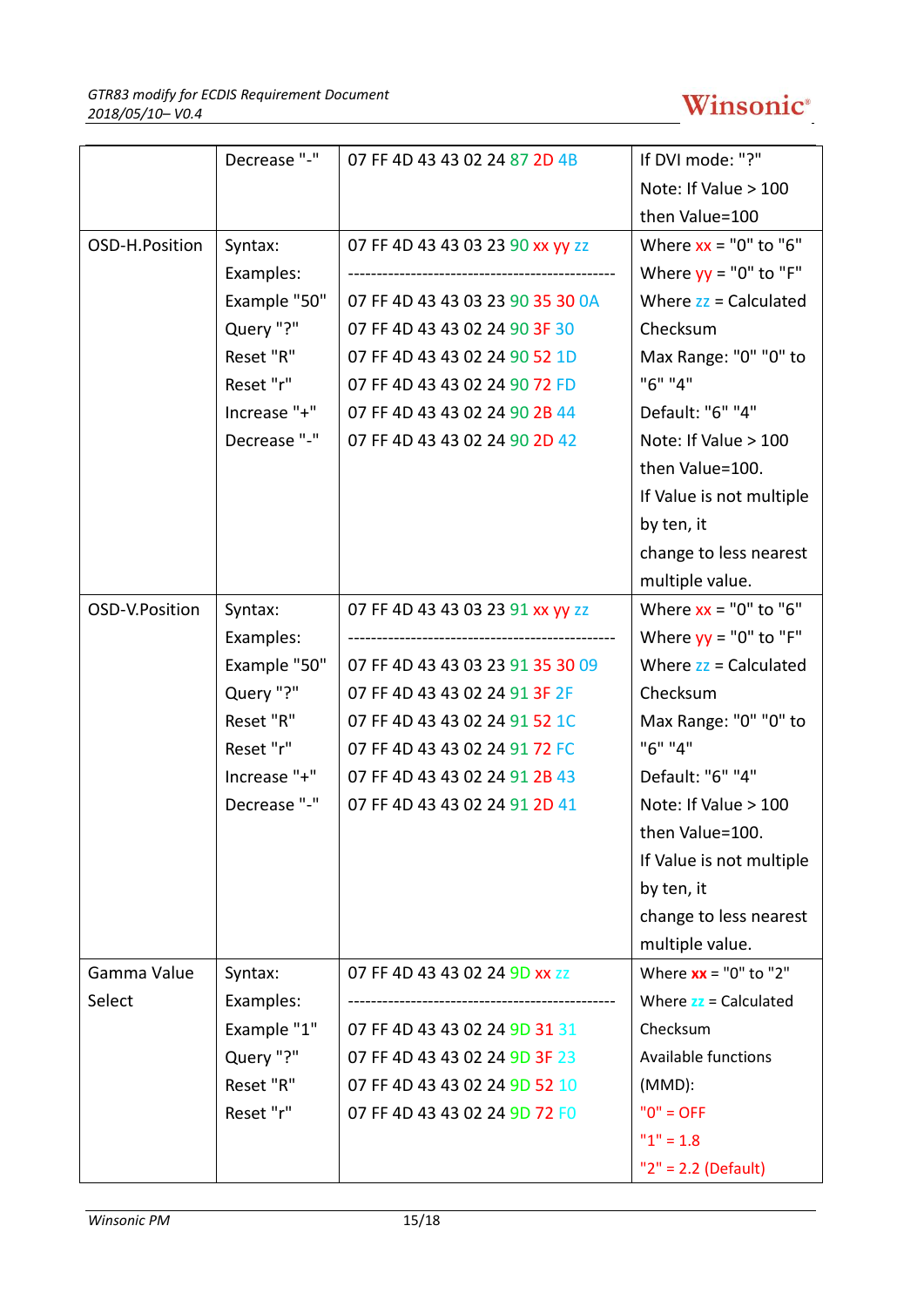![](_page_15_Picture_1.jpeg)

| Color       | Syntax:      | 07 FF 4D 43 43 02 24 B3 XX ZZ    | Where $xx = "0"$ to "3"            |
|-------------|--------------|----------------------------------|------------------------------------|
| Temperature | Examples:    |                                  | Where $\overline{z}z$ = Calculated |
| Select      | Example "2"  | 07 FF 4D 43 43 02 24 B3 32 1A    | Checksum                           |
|             | Query "?"    | 07 FF 4D 43 43 02 24 B3 3F OD    | <b>Available functions:</b>        |
|             | Reset "R"    | 07 FF 4D 43 43 02 24 B3 52 FA    | $"0" = 5800K$                      |
|             | Reset "r"    | 07 FF 4D 43 43 02 24 B3 72 DA    | $"1" = 6500K$ (default)            |
|             |              |                                  | $"2" = 9300K$                      |
|             |              |                                  | $"3" = OFF$                        |
|             |              |                                  | Examples on Response:              |
|             |              |                                  | "8" "0" "0" "0" (8000k)            |
|             |              |                                  | "U" "S" "E" "R" (USER)             |
| Source      | Syntax:      | 07 FF 4D 43 43 03 23 98 xx yy zz | Where $xx = "A"$ to $"F"$          |
| (Main Input | Examples:    |                                  | Where $yy = "1"$ to "3"            |
| Select)     | Example "B3" | 07 FF 4D 43 43 03 23 98 35 30 09 | Where $zz =$ Calculated            |
|             | Query "?"    | 07 FF 4D 43 43 02 24 98 3F 2F    | Checksum                           |
|             | Reset "R"    | 07 FF 4D 43 43 02 24 98 52 1C    | Available functions:               |
|             | Reset "r"    | 07 FF 4D 43 43 02 24 98 72 FC    | "D1" = HDMI (default)              |
|             | Increase "+" | 07 FF 4D 43 43 02 24 98 2B 43    | $"D2" = DP$                        |
|             | Decrease "-" | 07 FF 4D 43 43 02 24 98 2D 41    |                                    |
| Phase (VGA) |              |                                  |                                    |
|             |              |                                  |                                    |

# **"MAN" (Manufacturer ID Code)**

This command is sent to the unit to request Manufacturer ID. No data shall be sent with this command. The unit will reply to this command with an ACK attention code.The DATA field indentify the manufacturer in a text string. (maximum 17 characters) It will decrease or increase in length depending on actual Serial Number stored in the unit. DDC Command 增加 Manufacturer ID Code 工廠出廠設定值 17byte.(註 1)

### **Examples:**

### **Query Manufacturer ID:**

|  | ATTN   ADDR   CMD0   CMD1   CMD2   LEN   IHCHK |  |  |
|--|------------------------------------------------|--|--|
|  | 0x07   0xFF   0x4D   0x41   0x4E   0x00   0x1D |  |  |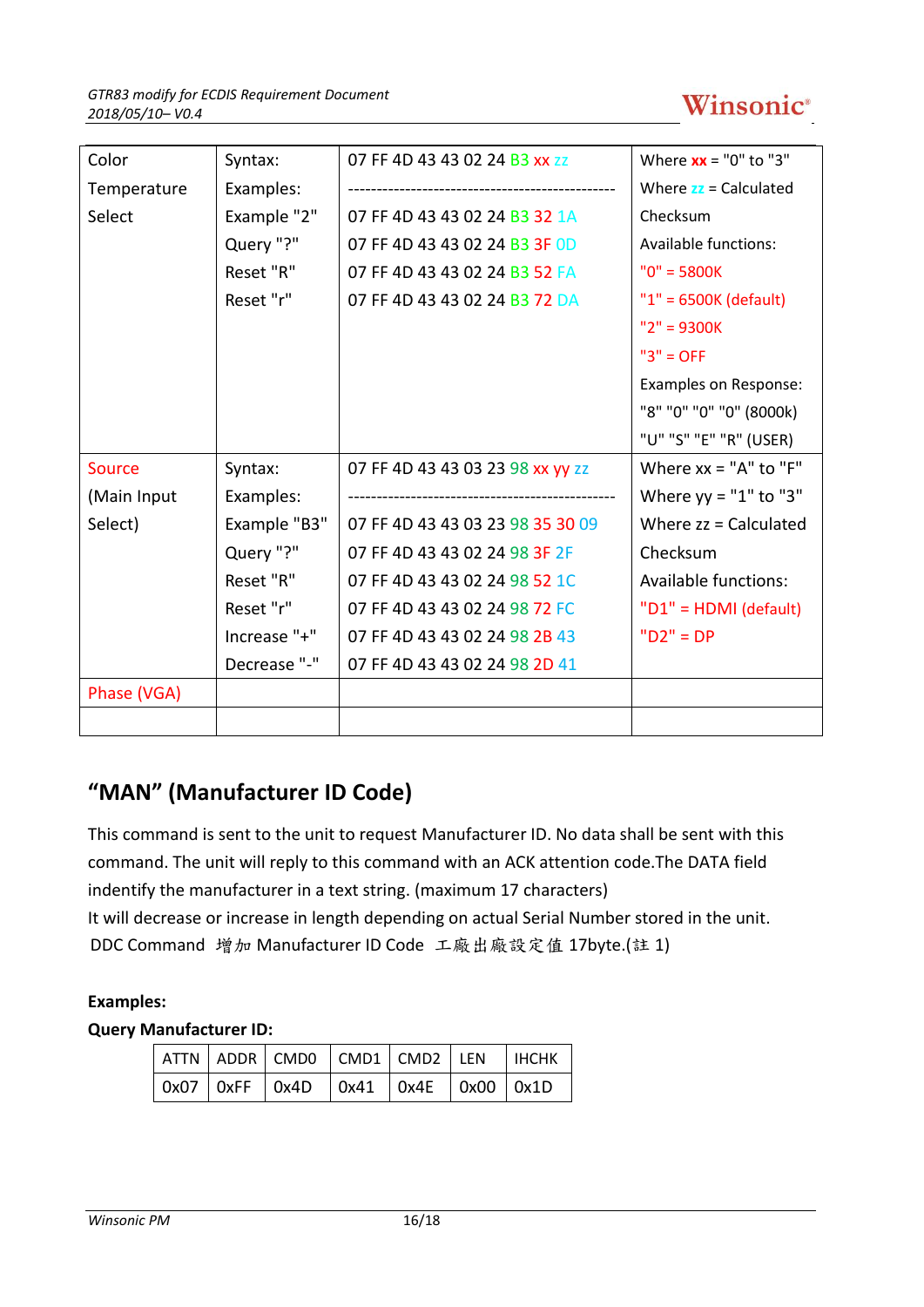#### **Acknowledge Manufacturer ID:**

|  |  |  |  | $ ATTN $ ADDR $ CMD0 $ $CMD1 $ $CMD2 $ LEN $ $ IHCHK $ $ DATA $ $ IDCHK                                              |  |
|--|--|--|--|----------------------------------------------------------------------------------------------------------------------|--|
|  |  |  |  | $\vert$ 0x06 $\vert$ 0xFF $\vert$ 0x4D $\vert$ 0x41 $\vert$ 0x4E $\vert$ 0x01 $\vert$ 0x1C $\vert$ 0x99 $\vert$ 0x66 |  |

### **"SNB" (Serial Number Query)**

This query is sent to the unit in order to identify the unit serial number. No data shall be sent with this query.

The unit will reply to this command with an ACK attention code. The DATA field will be set to an ASCII text string to

indicate the specified Serial Number, e.g: "12345". Note that the length of Serial Number is not limited to 5 characters. (maximum 17 characters)

It will decrease or increase in length depending on actual Serial Number stored in the unit.

```
DDC Command 增加 Serial Number 工廠出廠設定值 17byte. (註 1)
```
### **Examples:**

### **Command Display Serial Number:**

|  |                                                        |  | $ ATTN $ ADDR $ CMD0 $ $CMD1 $ $CMD2 $ LEN $ $ IHCHK $ $ |
|--|--------------------------------------------------------|--|----------------------------------------------------------|
|  | $\vert$ 0x07   0xFF   0x53   0x4E   0x42   0x00   0x16 |  |                                                          |

### **Acknowledge Serial Number "12345"**

| ATT | l ADD |  |  | $ $ CMD $ $ CMD $ $ CMD $ $ LEN $ $ IHCH $ $ DAT $ $                      | DAT DAT | I DAT | DAT   IDCH |      |
|-----|-------|--|--|---------------------------------------------------------------------------|---------|-------|------------|------|
| N   | ıR.   |  |  |                                                                           |         |       |            |      |
| 0x0 |       |  |  | 0xFF   0x53   0x4E   0x42   0x0    0x12   0x3    0x3    0x3    0x3    0x3 |         |       |            | 0x66 |
| 6   |       |  |  |                                                                           |         |       |            |      |

## **"TYP" (Type/Model Number Query)**

This query is sent to the unit in order to identify the unit type by its model number / part number. No data shall be sent with this query.

The unit will reply to this command with an ACK attention code. The DATA field will be set to an text string to indicate the specified Type/Model Number, e.g: "JH20T03". Note that the length of Serial Number is not limited to 7 characters. (maximum 17 characters)

It will decrease or increase in length depending on actual Serial Number stored in the unit.